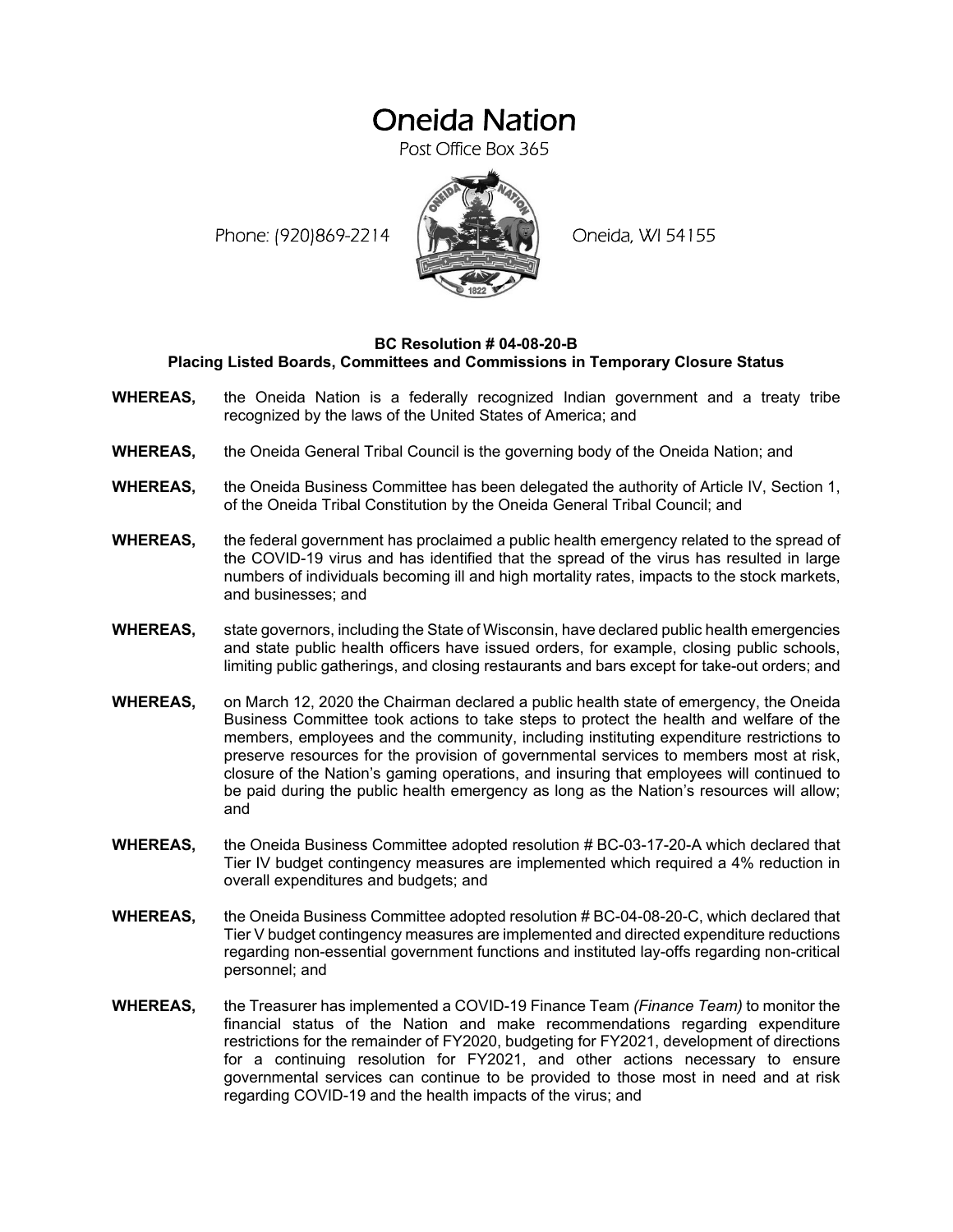- **WHEREAS,** the Finance Team has determined the following rules shall apply to all decisions being made regarding the finances of the Nation and how those limited resources shall be allocated:
	- 1. All decisions are employee/member/community empathetic/compassionate balanced against cash flow; and
	- 2. All decisions shall protect investments; and utilize only available cash; and
- **WHEREAS,** the Finance Team has identified that the Nation can, if funding is carefully managed, meet the needs of the operations in providing services for a 30-day period beginning from the closure date of the gaming operations; and
- **WHEREAS,** the Finance Team, working closely with Intergovernmental Affairs and Communications, is kept up-to-date regarding federal emergency funding opportunities which will assist the Nation in managing the public health crises and has identified that the Nation has a potential gap of 30 to 60 days where federal financial assistance will be authorized and delivered; and
- **WHEREAS,** the Finance Team, working closely with the Grants Office, has identified that granting agencies will be providing approvals to delay or amend existing grants considering the current public health crises which will assist the Nation in managing expenses during the financial constraints; and
- **WHEREAS,** boards, committees and commissions of the Nation listed in this resolution provide functions and services on behalf of the Oneida Nation as identified in their by-laws and in accordance with the Boards, Committees and Commissions Law and other Tribal law; and
- **WHEREAS,** the Oneida Business Committee has reviewed the list of boards, committees and commissions and agrees that continuing to operate, generating expenses affecting the overall financial status of the Nation and has determined that these entities should be placed on temporary closure to preserve funding for necessary governmental services and activities;

### *Temporary Closure of Boards, Committees and Commissions*

**NOW THEREFORE BE IT RESOLVED,** that the Oneida Business Committee directs that the following boards, committees and commissions are placed on temporary closure for the remainder of Fiscal Year 2020 and during any continuing resolution for Fiscal Year 2021.

- 1. Oneida Community Library Board;
- 2. Oneida Environmental Resources Board;
- 3. Oneida Nation Arts Board;
- 4. Oneida Nation Veterans Affairs Committee;
- 5. Oneida Personnel Commission;
- 6. Oneida Pow Wow Committee;
- 7. Pardon and Forgiveness Screening Committee;
- 8. Southeast Wisconsin Oneida Tribal Social Services Advisory Board;
- 9. Oneida Land Claims Commission; and
- 10. Oneida Nation Commission on Aging.

#### *Posting of Vacancies*

**NOW THEREFORE BE IT FURTHER RESOLVED,** that posting of vacancies shall be discontinued for the remainder of Fiscal Year 2020 and during any continuing resolution for Fiscal Year 2021.